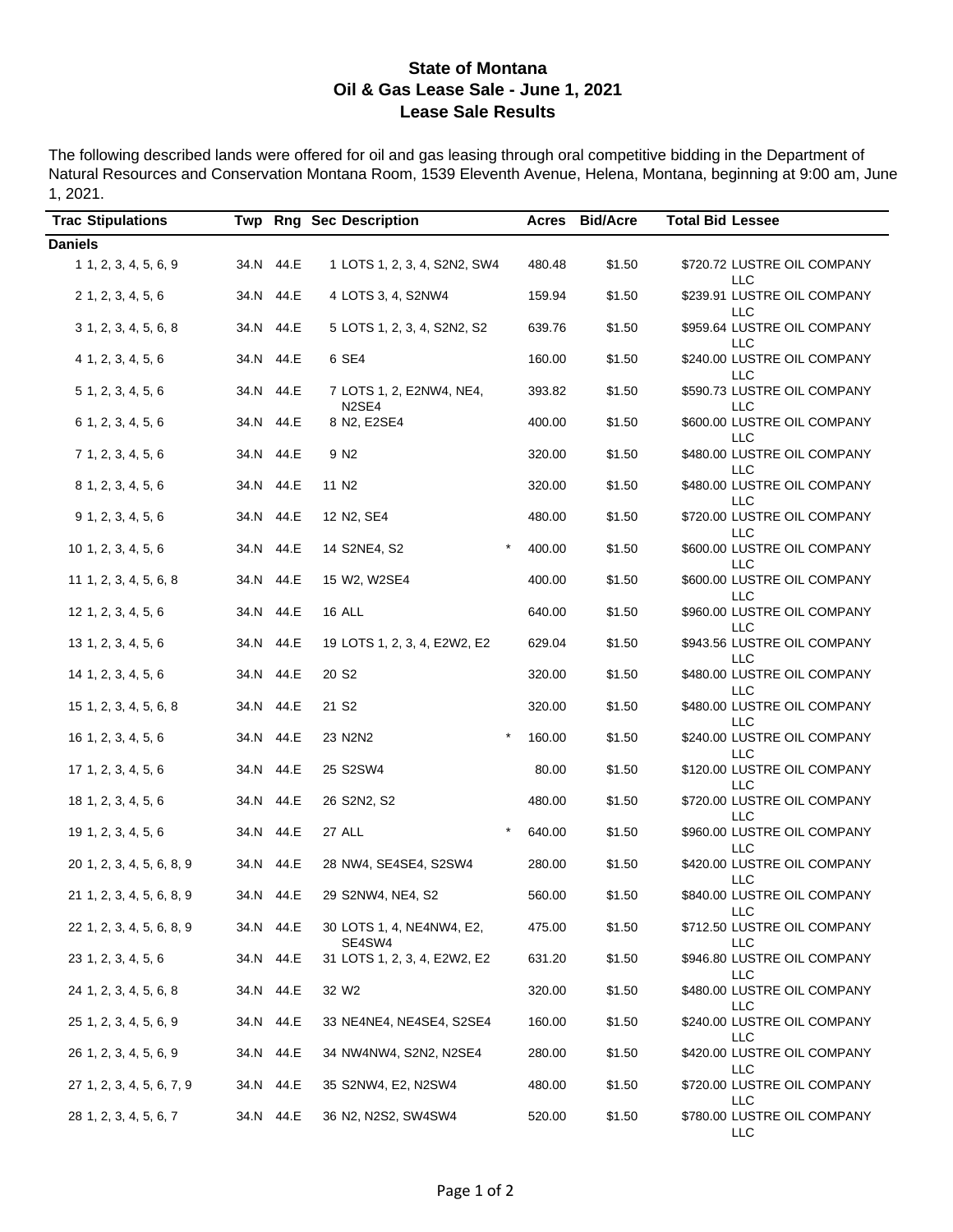| <b>Sheridan</b>               |           |                             |         |        |        |                                           |
|-------------------------------|-----------|-----------------------------|---------|--------|--------|-------------------------------------------|
| 29 1, 2, 3, 4, 5, 6, 9, 11    | 32.N 58.E | 36 ALL                      |         | 640.00 | \$1.50 | \$960.00 SAMPSEN, RICHARD E               |
| 30 1, 2, 3, 4, 5, 6, 9, 11    | 36.N 58.E | <b>16 ALL</b>               | $\star$ | 640.00 | \$1.50 | \$960.00 SAMPSEN, RICHARD E               |
| <b>Valley</b>                 |           |                             |         |        |        |                                           |
| 31 1, 2, 3, 4, 5, 6, 8, 9, 10 | 34.N 42.E | <b>36 ALL</b>               |         | 640.00 | \$1.50 | \$960.00 LUSTRE OIL COMPANY<br><b>LLC</b> |
| 32 1, 2, 3, 4, 5, 6, 8        | 34.N 43.E | 2 LOTS 1, 2, 3, 4, S2N2, S2 |         | 639.12 | \$1.50 | \$958.68 LUSTRE OIL COMPANY<br><b>LLC</b> |
| 33 1, 2, 3, 4, 5, 6           | 34.N 43.E | 4 LOTS 1, 2, 3, 4, S2N2, S2 |         | 638.40 | \$1.50 | \$957.60 LUSTRE OIL COMPANY<br><b>LLC</b> |
| 34 1, 2, 3, 4, 5, 6           | 34.N 43.E | 9 SE4                       |         | 160.00 | \$1.50 | \$240.00 LUSTRE OIL COMPANY<br><b>LLC</b> |
| 35 1, 2, 3, 4, 5, 6           | 34.N 43.E | 10 S <sub>2</sub>           |         | 320.00 | \$1.50 | \$480.00 LUSTRE OIL COMPANY<br><b>LLC</b> |
| 36 1, 2, 3, 4, 5, 6           | 34.N 43.E | 11 W <sub>2</sub>           |         | 320.00 | \$1.50 | \$480.00 LUSTRE OIL COMPANY<br><b>LLC</b> |
| 37 1, 2, 3, 4, 5, 6           | 34.N 43.E | 12 N2, SW4                  |         | 480.00 | \$1.50 | \$720.00 LUSTRE OIL COMPANY<br><b>LLC</b> |
| 38 1, 2, 3, 4, 5, 6           | 34.N 43.E | 13 ALL                      | $\star$ | 640.00 | \$1.50 | \$960.00 LUSTRE OIL COMPANY<br><b>LLC</b> |
| 39 1, 2, 3, 4, 5, 6           | 34.N 43.E | 14 ALL                      |         | 640.00 | \$1.50 | \$960.00 LUSTRE OIL COMPANY<br><b>LLC</b> |
| 40 1, 2, 3, 4, 5, 6           | 34.N 43.E | <b>15 ALL</b>               | $\star$ | 640.00 | \$1.50 | \$960.00 LUSTRE OIL COMPANY<br><b>LLC</b> |
| 41 1, 2, 3, 4, 5, 6           | 34.N 43.E | <b>16 ALL</b>               | $\star$ | 640.00 | \$1.50 | \$960.00 LUSTRE OIL COMPANY<br><b>LLC</b> |
| 42 1, 2, 3, 4, 5, 6           | 34.N 43.E | 17 W <sub>2</sub>           |         | 320.00 | \$1.50 | \$480.00 LUSTRE OIL COMPANY<br><b>LLC</b> |
| 43 1, 2, 3, 4, 5, 6           | 34.N 43.E | 24 ALL                      | $\star$ | 640.00 | \$1.50 | \$960.00 LUSTRE OIL COMPANY<br><b>LLC</b> |
| 44 1, 2, 3, 4, 5, 6, 9        | 34.N 43.E | 25 ALL                      | $\star$ | 640.00 | \$1.50 | \$960.00 LUSTRE OIL COMPANY<br><b>LLC</b> |
| 45 1, 2, 3, 4, 5, 6           | 34.N 43.E | 27 S <sub>2</sub>           |         | 320.00 | \$1.50 | \$480.00 LUSTRE OIL COMPANY<br><b>LLC</b> |

\* Part or all of tract is not state-owned surface

## **Summary by Lessor**

|                                             | <b>Total Acres</b> | <b>Total Tracts</b> |
|---------------------------------------------|--------------------|---------------------|
| Dept. of Natural Resources and Conservation | 20.086.76          | 45                  |

# **Oil and Gas Lease Sale Summary**

| <b>Total Tracts</b>         | 45          |
|-----------------------------|-------------|
| <b>Total Acres</b>          | 20,086.76   |
| <b>Total Bid Revenue</b>    | \$30,130.14 |
| <b>Average Bid Per Acre</b> | \$1.50      |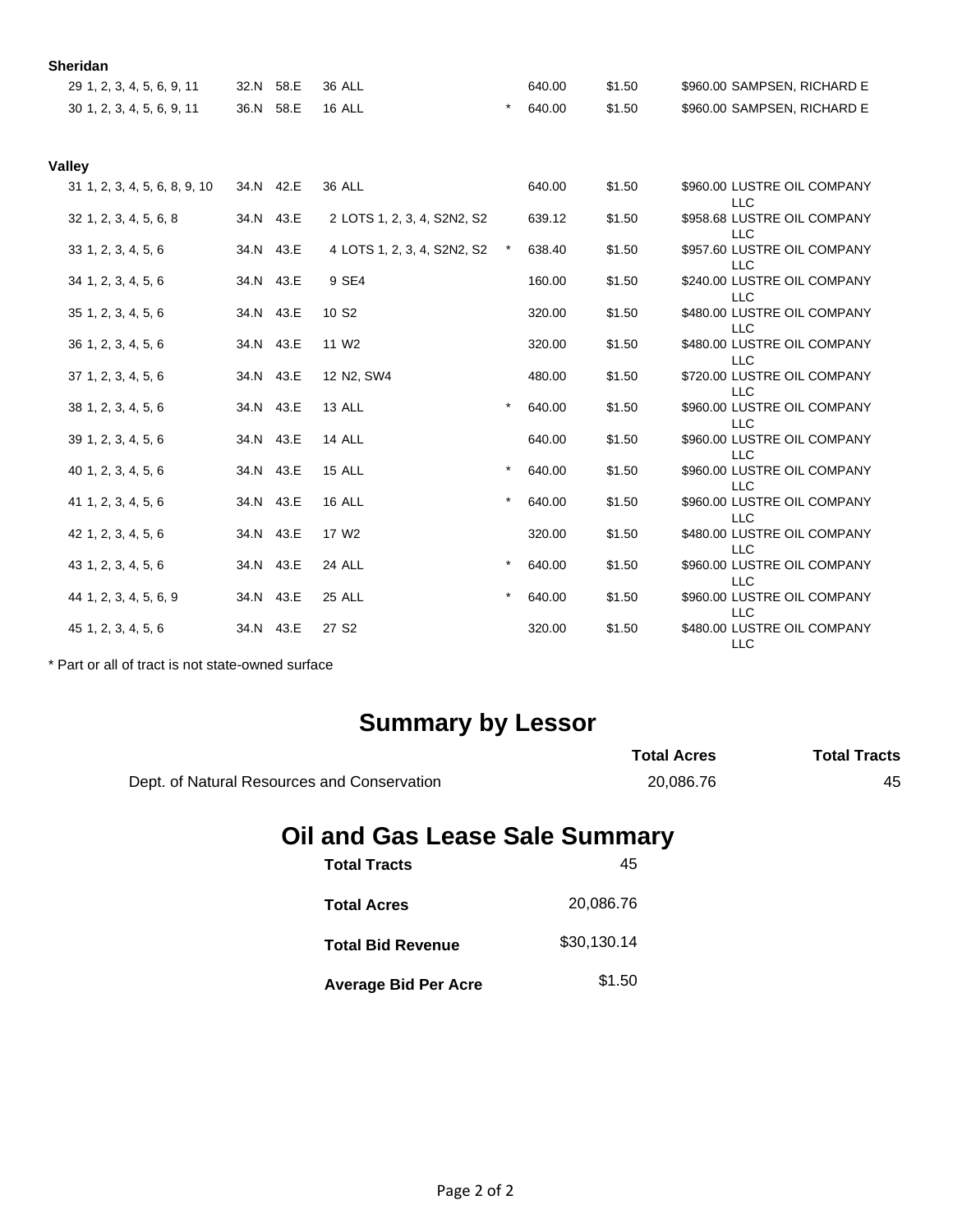#### **State of Montana Oil & Gas Lease Sale - June 1, 2021 Stipulations**

- 1 Lessee shall notify and obtain approval from the Department's Trust Land Management Division (TLMD) prior to constructing well pads, roads, power lines, and related facilities that may require surface disturbance on the tract. Lessee shall comply with any mitigation measures stipulated in TLMD's approval.
- 2 Prior to the drilling of any well on or into the lease premises, lessee shall send one copy of the well prognosis, including Form 22 "Application for Permit" to the Department's Trust Land Management Division (TLMD). After a well is drilled and completed, lessee shall send one copy of all logs run, Form 4A "Completion Report", and geologic report to TLMD. A copy of Form 2 "Sundry Notice and Report of Wells" or other appropriate Board of Oil and Gas Conservation form shall be sent to TLMD whenever any subsequent change in well status or operator is intended or has occurred. Lessee shall also notify and obtain approval from the TLMD prior to plugging a well on the lease premises.

Issuance of this lease in no way commits the Land Board to approval of coal bed methane production on this lease. Any coal bed methane extraction wells would require subsequent review and approval by the board.

- 3 The TLMD will complete an initial review for cultural resources and, where applicable, paleontological resources of the area intended for disturbance and may require a resources inventory. Based on the results of the inventory, the TLMD may restrict surface activity for the purpose of protecting significant resources located on the lease premises.
- 4 The lessee shall be responsible for controlling any noxious weeds introduced by lessee's activity on State-owned land and shall prevent or eradicate the spread of those noxious weeds onto land adjoining the lease premises. The lessee's methods of control shall be reviewed and approved by the Department's Unit Office that has jurisdiction for that locale.
- 5 The definitions of "oil" and "gas" provided in 82-1-111, MCA, do not apply to this lease for royalty calculation purposes.
- 6 If the State does not own the surface, the lessee must contact the owner of the surface in writing at least 30 days prior to any surface activity. A copy of the correspondence shall be sent to TLMD.
- 7 Due to unstable soil conditions on this tract and/or topography that is rough and/or steep, surface use may be restricted or denied. Seismic activity may be restricted to poltershots.
- 8 The lessee is responsible to pay for all damages, including penalties and charges assessed by the USDA-CFSA on CRP lands, as a result of drilling and production on the tract.
- 9 Due to the floodplain/wetlands area(s), surface use may be restricted or denied.
- 10 Due to existing surface uses (such as center pivots, wheel lines, etc.) development on this tract may be restricted.
- 11 If whooping cranes are observed on-site, construction and/or maintenance activities shall be suspended until birds leave the area.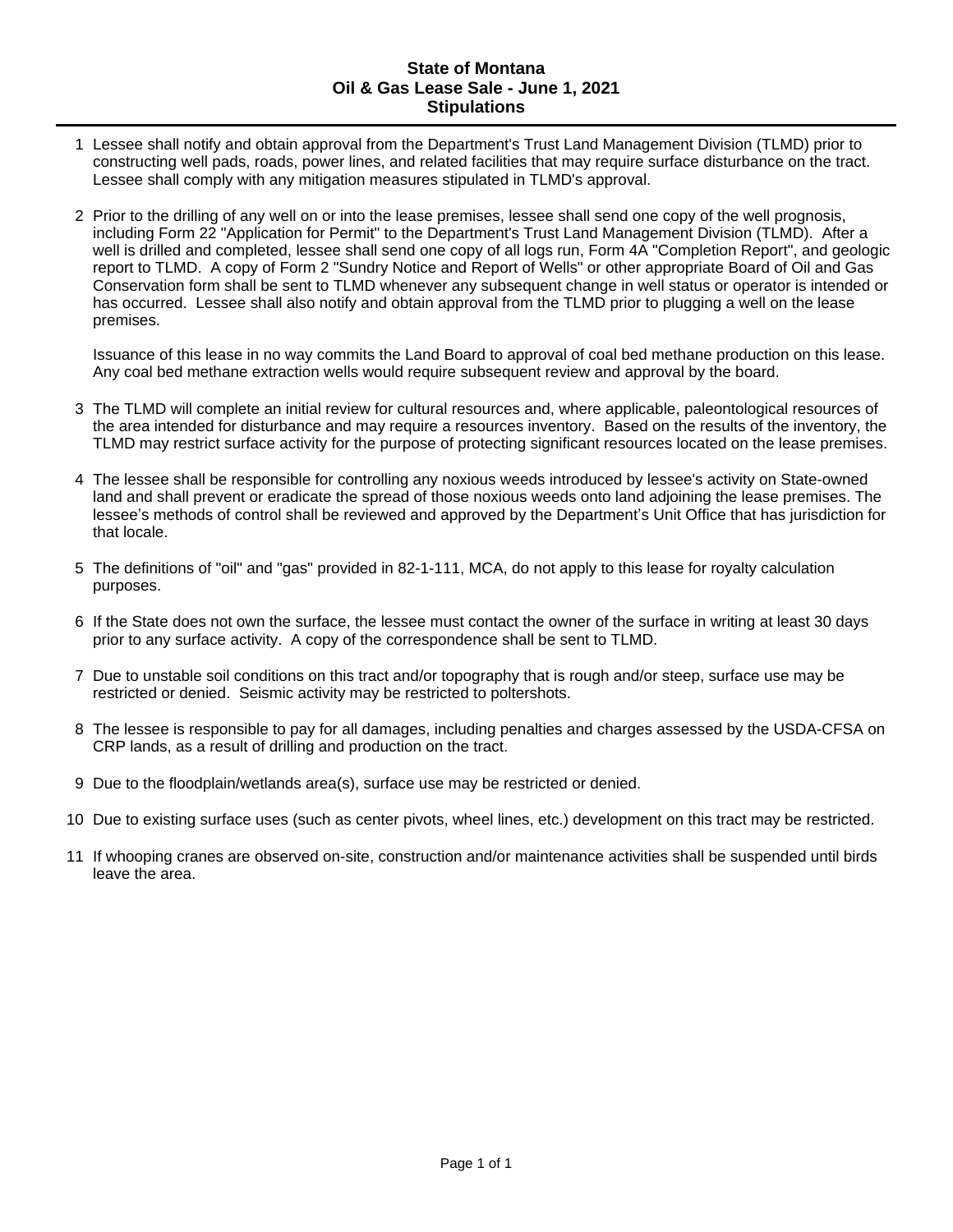#### **State of Montana Oil & Gas Lease Sale - June 1, 2021 Applicant List**

|                 |                     |      | <b>Tract Twp Rng Sec Description</b>                                                                                                                                                                                                           | <b>Acres Applicant</b>       |
|-----------------|---------------------|------|------------------------------------------------------------------------------------------------------------------------------------------------------------------------------------------------------------------------------------------------|------------------------------|
| <b>Daniels</b>  |                     |      |                                                                                                                                                                                                                                                |                              |
|                 | 1 34.N 44.E         |      |                                                                                                                                                                                                                                                |                              |
|                 | 2 34.N 44.E         |      | 1 LOTS 1, 2, 3, 4, S2N2, SW4<br>480.48 DIAMOND RESOURCES CO.<br>4 LOTS 3, 4, S2NW4<br>5 LOTS 1, 2, 3, 4, S2N2, S2<br>5 CE4<br>5 CE4<br>480.48 DIAMOND RESOURCES CO.<br>5 CE4                                                                   |                              |
|                 |                     |      |                                                                                                                                                                                                                                                |                              |
|                 |                     |      |                                                                                                                                                                                                                                                |                              |
|                 |                     |      |                                                                                                                                                                                                                                                |                              |
|                 |                     |      |                                                                                                                                                                                                                                                |                              |
|                 |                     |      |                                                                                                                                                                                                                                                |                              |
|                 |                     |      |                                                                                                                                                                                                                                                |                              |
|                 |                     |      |                                                                                                                                                                                                                                                |                              |
|                 |                     |      |                                                                                                                                                                                                                                                |                              |
|                 |                     |      |                                                                                                                                                                                                                                                |                              |
|                 |                     |      |                                                                                                                                                                                                                                                |                              |
|                 |                     |      |                                                                                                                                                                                                                                                |                              |
|                 |                     |      |                                                                                                                                                                                                                                                |                              |
|                 |                     |      |                                                                                                                                                                                                                                                |                              |
|                 |                     |      |                                                                                                                                                                                                                                                |                              |
|                 |                     |      |                                                                                                                                                                                                                                                |                              |
|                 |                     |      |                                                                                                                                                                                                                                                |                              |
|                 |                     |      |                                                                                                                                                                                                                                                |                              |
|                 |                     |      |                                                                                                                                                                                                                                                |                              |
|                 |                     |      |                                                                                                                                                                                                                                                |                              |
|                 |                     |      |                                                                                                                                                                                                                                                |                              |
|                 |                     |      |                                                                                                                                                                                                                                                |                              |
|                 |                     |      |                                                                                                                                                                                                                                                |                              |
|                 |                     |      |                                                                                                                                                                                                                                                |                              |
|                 |                     |      |                                                                                                                                                                                                                                                | 280.00 DIAMOND RESOURCES CO. |
|                 |                     |      |                                                                                                                                                                                                                                                | 480.00 DIAMOND RESOURCES CO. |
|                 |                     |      | 24 34.N 44.E 32 W2<br>25 34.N 44.E 33 NE4NE4, NE4SE4, S2SE4<br>26 34.N 44.E 34 NW4NW4, S2N2, N2SE4<br>27 34.N 44.E 35 S2NW4, E2, N2SW4<br>28 34.N 44.E 36 N2, N2S2, SW4SW4                                                                     | 520.00 DIAMOND RESOURCES CO. |
| <b>Sheridan</b> |                     |      |                                                                                                                                                                                                                                                |                              |
|                 | 29 32.N 58.E 36 ALL |      |                                                                                                                                                                                                                                                | 640.00 SAMPSEN, RICHARD E    |
|                 | 30 36.N 58.E 16 ALL |      |                                                                                                                                                                                                                                                | 640.00 SAMPSEN, RICHARD E    |
| <b>Valley</b>   |                     |      |                                                                                                                                                                                                                                                |                              |
|                 |                     |      | 31 34.N 42.E 36 ALL<br>32 34.N 43.E 2 LOTS 1, 2, 3, 4, S2N2, S2<br>33 34.N 43.E 4 LOTS 1, 2, 3, 4, S2N2, S2<br>34 34.N 43.E 9 SE4<br>36 34.N 43.E 10 S2<br>36 34.N 43.E 11 W2<br>36 34.N 43.E 11 W2<br>37 34.N 43.E 12 N2, SW4<br>38 34.N 43.E |                              |
|                 |                     |      |                                                                                                                                                                                                                                                |                              |
|                 |                     |      |                                                                                                                                                                                                                                                |                              |
|                 |                     |      |                                                                                                                                                                                                                                                |                              |
|                 |                     |      |                                                                                                                                                                                                                                                |                              |
|                 |                     |      |                                                                                                                                                                                                                                                |                              |
|                 |                     |      |                                                                                                                                                                                                                                                |                              |
|                 | 38 34.N 43.E        |      | 13 ALL                                                                                                                                                                                                                                         | 640.00 DIAMOND RESOURCES CO. |
|                 | 39 34.N             | 43.E | 14 ALL                                                                                                                                                                                                                                         | 640.00 DIAMOND RESOURCES CO. |
|                 | 40 34.N             | 43.E | 15 ALL                                                                                                                                                                                                                                         | 640.00 DIAMOND RESOURCES CO. |
|                 | 41 34.N 43.E        |      | 16 ALL                                                                                                                                                                                                                                         | 640.00 DIAMOND RESOURCES CO. |
|                 | 42 34.N             | 43.E | 17 W <sub>2</sub>                                                                                                                                                                                                                              | 320.00 DIAMOND RESOURCES CO. |
|                 | 43 34.N             | 43.E | 24 ALL                                                                                                                                                                                                                                         | 640.00 DIAMOND RESOURCES CO. |
|                 | 44 34.N             | 43.E | 25 ALL                                                                                                                                                                                                                                         | 640.00 DIAMOND RESOURCES CO. |
|                 | 45 34.N 43.E        |      | 27 S <sub>2</sub>                                                                                                                                                                                                                              | 320.00 DIAMOND RESOURCES CO. |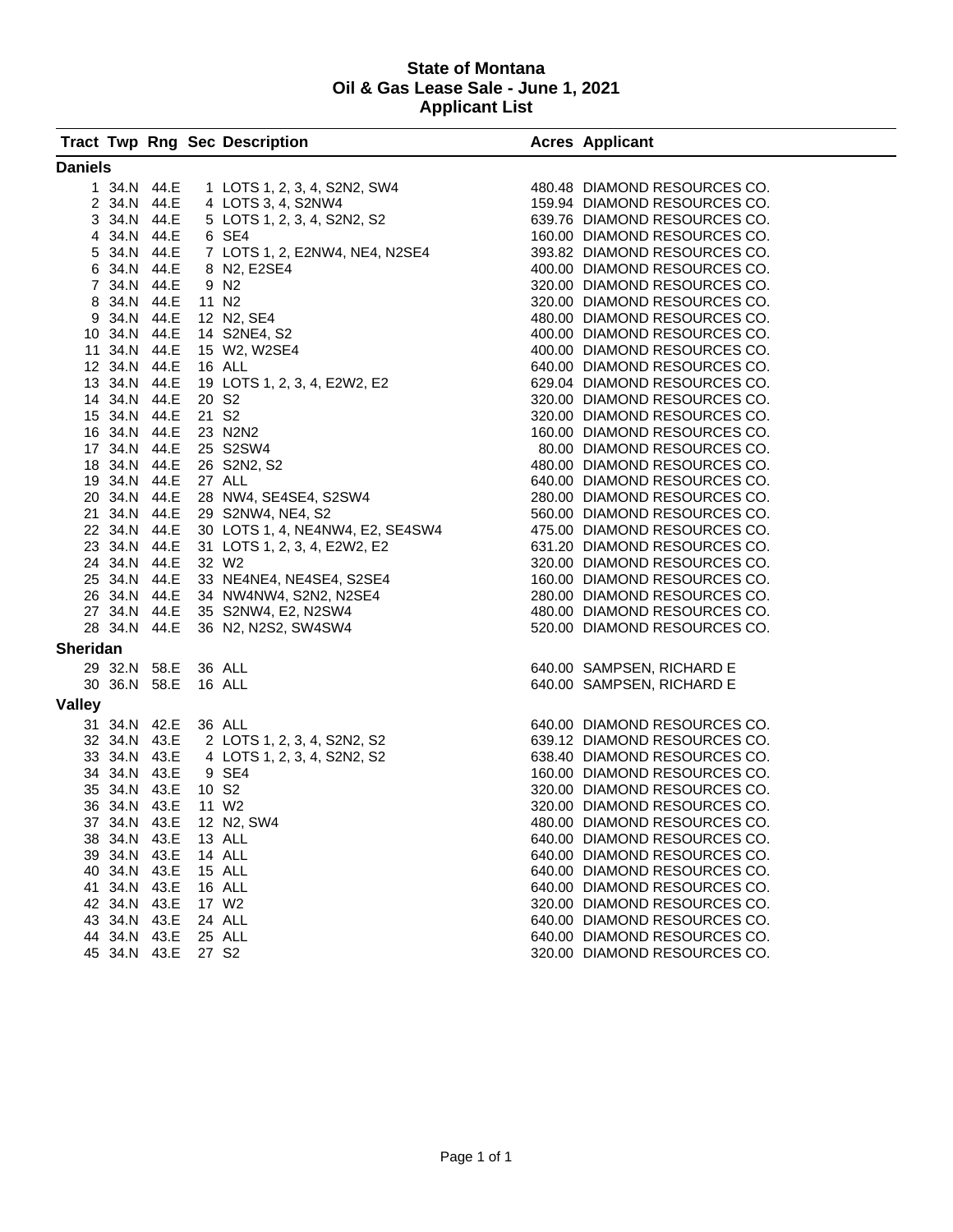## **DEPARTMENT OF NATURAL RESOURCES AND CONSERVATION P.O. Box 201601 Helena, Montana 59620-1601**

| <b>COUNTY</b>   | <b>TWP</b> | <b>RNG</b> | <b>SEC</b> | <b>DESCRIPTION</b> | <b>ACRES</b> |
|-----------------|------------|------------|------------|--------------------|--------------|
|                 |            |            |            |                    |              |
| <b>Big Horn</b> | 7.5S       | 41 E       | 36         | Lots 1 - 8, N2S2   | 454.32       |
|                 | 9 S        | 42 E       | 16         | All                | 640.00       |
|                 |            |            |            |                    |              |
| Hill            |            |            |            |                    |              |
|                 | 33 N       | 12 E       | 35         | All                | 640.00       |
|                 |            |            |            |                    |              |
| <b>McCone</b>   |            |            |            |                    |              |
|                 | 19 N       | 48 E       | 16         | All                | 640.00       |
|                 | 21 N       | 48 E       | 16         | All                | 640.00       |
|                 | 23 N       | 48 E       | 36         | $\mathsf{All}$     | 640.00       |
|                 | 23 N       | 49 E       | 36         | All                | 640.00       |
|                 | 24 N       | 49 E       | 24         | N <sub>2</sub>     | 320.00       |
|                 | 24 N       | 49 E       | 36         | $\mathsf{All}$     | 640.00       |
|                 | 25 N       | 49 E       | 5          | S2SW4              | 80.00        |
|                 | 25 N       | 49 E       | 16         | All                | 640.00       |
|                 | 25 N       | 49 E       | 36         | All                | 640.00       |
|                 | 26 N       | 48 E       | 35         | SW4, W2SE4         | 240.00       |
|                 | 26 N       | 48 E       | 36         | NE4NW4, S2NW4, SW4 | 280.00       |
|                 | 26 N       | 49 E       | 36         | All                | 640.00       |
|                 | 27 N       | 48 E       | 36         | $\mathsf{All}$     | 640.00       |
|                 | 27 N       | 49 E       | 36         | All                | 640.00       |
|                 |            |            |            |                    |              |
| Pondera         |            |            |            |                    |              |
|                 | 30 N       | 2 W        | 24         | All                | 640.00       |
| <b>Richland</b> |            |            |            |                    |              |
|                 | 27 N       | 51 E       | 36         | All                | 640.00       |
|                 |            |            |            |                    |              |
| Roosevelt       |            |            |            |                    |              |
|                 | 30 N       | 57 E       | 36         | All                | 640.00       |
| Sheridan        |            |            |            |                    |              |
|                 | 36 N       | 52 E       | 36         | All                | 640.00       |
|                 | 37 N       | 51 E       | 16         | All                | 640.00       |

### **The following is a list of oil and gas leases, which expired or terminated in December 2020.**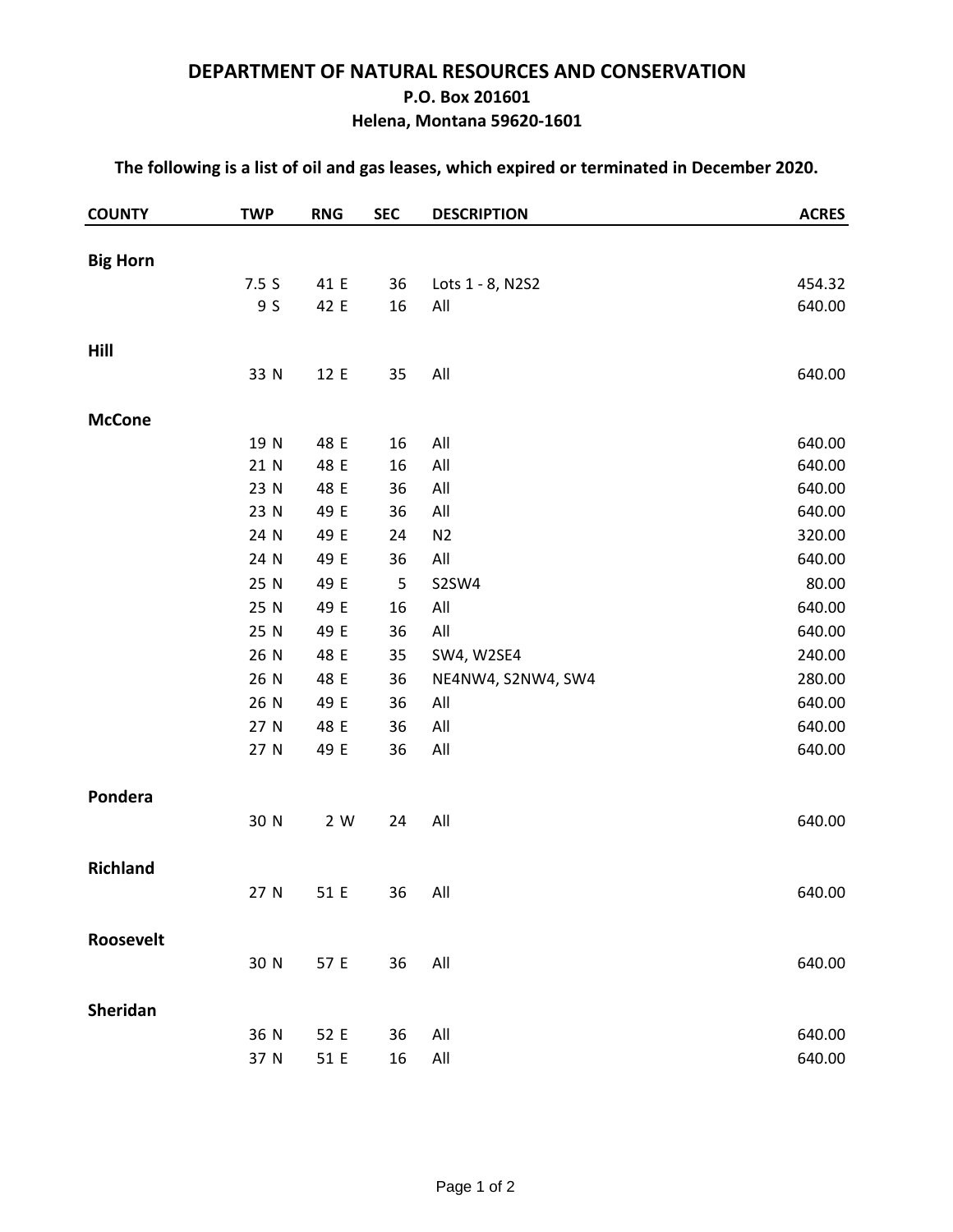| <b>COUNTY</b> | <b>TWP</b> | <b>RNG</b> | <b>SEC</b>     | <b>DESCRIPTION</b>                         | <b>ACRES</b> |
|---------------|------------|------------|----------------|--------------------------------------------|--------------|
|               |            |            |                |                                            |              |
| <b>Toole</b>  |            |            |                |                                            |              |
|               | 34 N       | 1 W        | 8              | W2SW4, Below the base of the Three Forks   |              |
|               |            |            |                | formation                                  | 80.00        |
|               | 34 N       | 2 W        | 7              | Lot 4, SE4SW4, below the base of the Three |              |
|               |            |            |                | Forks formation                            | 76.53        |
|               | 34 N       | 2 W        | 18             | Lot 1, NE4NW4, below the base of the Three |              |
|               |            |            |                | Forks formation                            | 76.64        |
|               | 30 N       | 2E         | 12             | NW4                                        | 160.00       |
|               |            |            |                |                                            |              |
| <b>Valley</b> |            |            |                |                                            |              |
|               | 34 N       | 42 E       | 16             | All                                        | 640.00       |
|               | 35 N       | 42 E       | 36             | S2SW4                                      | 80.00        |
|               | 36 N       | 41 E       | 9              | NE4                                        | 160.00       |
|               | 36 N       | 41 E       | 36             | W2NW4, N2S2                                | 240.00       |
|               | 37 N       | 41 E       | 16             | NW4NW4, S2NW4, E2                          | 440.00       |
|               | 37 N       | 41 E       | 36             | N2NW4, NE4, S2SE4                          | 320.00       |
|               |            |            |                |                                            |              |
| Wheatland     |            |            |                |                                            |              |
|               | 6 N        | 15 E       | $\overline{2}$ | Lots 1 thru 10, 13 thru 20, S2             | 1016.08      |
|               | 6 N        | 15 E       | 16             | All                                        | 640.00       |